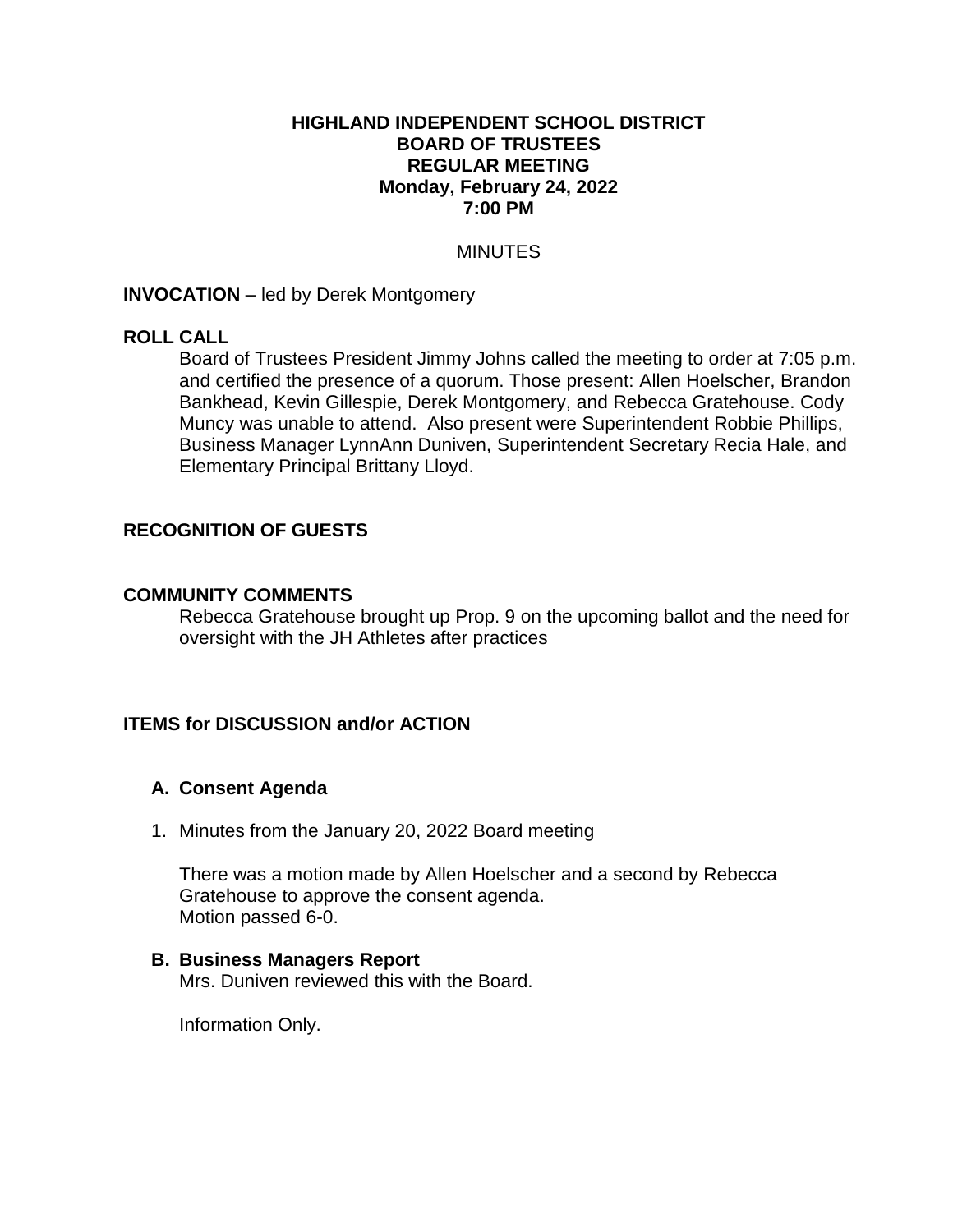#### **C. Consider Approval 2022-2023 Pregnancy Agreement**

Mr. Phillips reviewed this information with the Board. This is an annual Agenda item.

There was a motion made by Brandon Bankhead with a second by Kevin Gillespie to approve the Agreement as presented to the Board. Motion passed 6-0.

## **D. Consider for Approval 2022-2023 Abstinence SSA Agreement**

Mr. Phillips presented this information to the Board. It is an annual Agenda item.

There was a motion made by Derek Montgomery with a second from Allen Hoelscher to approve the Abstinence as presented to the Board. Motion passed 5-1 with Rebecca Gratehouse voting against on a basis of lack of comprehensive coverage for alternatives to abstaining.

**E. Consider the Submission of the School Bus Replacement Project through the Texas Clean School Bus (TCSB) Program**

Mr. Phillips presented this program to the Board. It will allow the school to use funds to update the aging bus fleet.

There was a motion made by Rebecca Gratehouse with a second by Kevin Gillespie to approve submission to the Texas Clean School Bus Replacement Project.

Motion passed 6-0.

## **F. Calendar Minutes for 2021-2022 School Year**

Mr. Phillips discussed the options available to make up the school minutes deficit caused by inclement weather.

There was a motion made by Derek Montgomery with a second by Brandon Bankhead to amend the calendar to attend a full school day on March 11, 2022, April 14, 2022, and April 18, 2022. Motion passed 6-0.

## **G. Waiver for Staff Development Days for 2022-2023**

Mr. Phillips presented a waiver for staff development days for the upcoming school year.

There was a motion made by Rebecca Gratehouse with a second from Brandon Bankhead to approve the waiver as presented to the Board. Motion passed 6-0.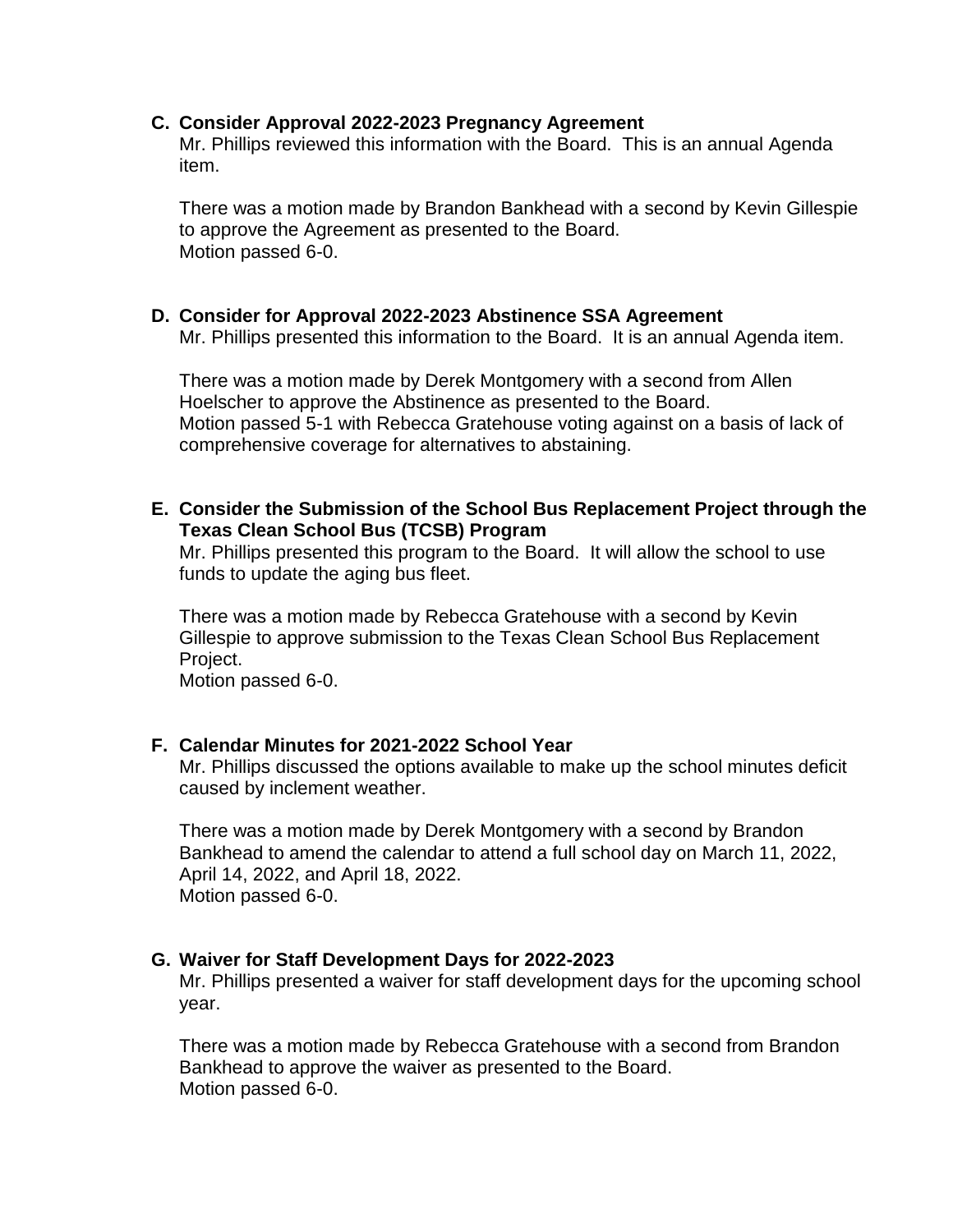## **H. Additional Transfer Students for 2021-22**

Brittany Lloyd presented students to the Board for consideration. She also requested that transfers be placed on hold for the remaining 2021-2022 school year.

There was a motion made by Kevin Gillespie and a second by Derek Montgomery to approve/deny transfer students as recommended for 2021-22 and to also hold all transfer requests until the 2022-2023 transfer student approval. Motion passed 6-0.

## **I. 2022 Senior Trip**

Mrs. Lloyd presented information regarding the 2022 senior trip.

There was a motion made by Brandon Bankhead and a second by Rebecca Gratehouse to approve the 2022 Senior Trip. Motion passed 5-0-1 with Derek Montgomery abstaining.

# **J. Principals' Reports**

Mrs. Lloyd presented the monthly principal's report.

Information Only.

# **K. Superintendent Report**

1. Mid-Winter Conference

The Board entered into closed session at 8:06 p.m. under TCG Section 551.074.

## **L. Personnel**

- 1. 2020-23 Contract for Elementary Principal
- 2. 2022-23 Contract for Counselor
- 3. 2022-23 Employment Agreement for Business Manager

The Board resumed open session at 9:15 p.m.

There was a motion made by Derek Montgomery and a second by Rebecca Gratehouse to extend the Elementary Principal's contract for another year with a 4.35% raise. Motion passed 6-0.

There was a motion made by Kevin Gillespie and a second by Brandon Bankhead to extend the Counselor's contract for two years with a 6.8% raise. Motion passed 5-0-1 with Allen Hoelscher abstaining.